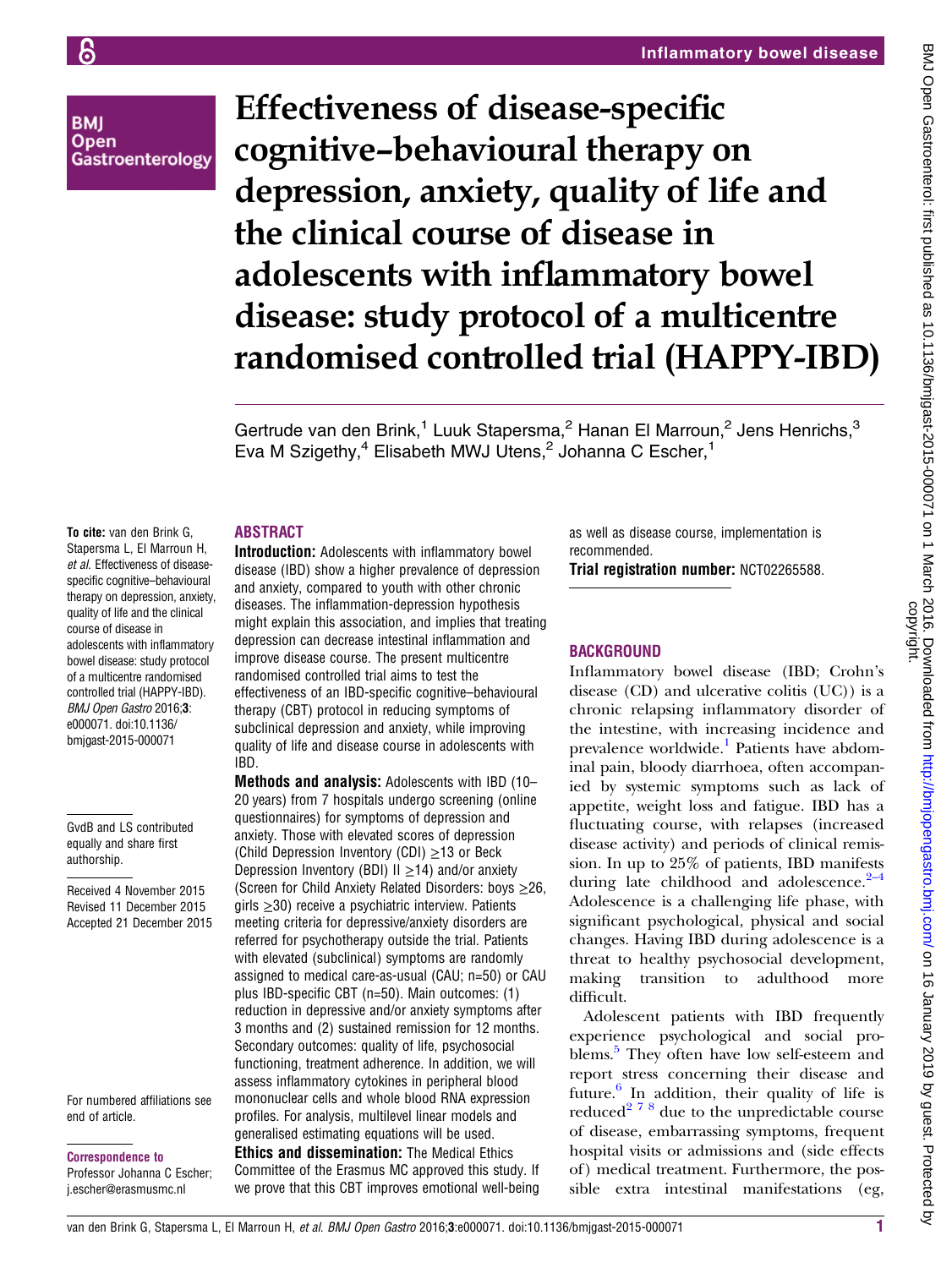primary sclerosing cholangitis, arthritis), complications (eg, strictures) and surgical treatments (eg, resections) reduce quality of life significantly.<sup>2</sup> <sup>8-[12](#page-8-0)</sup>

Depressive symptoms are common, and occur in 20–  $40\%$  of adolescents with IBD.<sup>13–18</sup> Anxiety, reported in 30–  $50\%$  of adolescents with IBD, is even more common.<sup>7 19</sup> In many young patients, symptoms of depression and anxiety occur together. $20$   $21$  Not surprisingly, early onset of mental health problems can predict poor long-term medical and psychological outcomes[.22](#page-8-0)–<sup>24</sup>

Taken together, it is clear that psychological problems are often found in young patients with IBD. The inflammation–depression hypothesis has been proposed to explain the association between psychological problems and IBD, and implies that treating emotional symptoms can decrease intestinal inflammation, and thus, improve disease course. $25$  This hypothesis will be discussed in detail later in this paper.

#### Factors associated with depression and anxiety in IBD

Medical, psychological and family factors are associated with depression and anxiety in IBD and can influence the effectiveness of treatment of emotional problems in IBD. Known medical factors are: being recently diagnosed with IBD,  $^{26}$  $^{26}$  $^{26}$  a diagnosis of CD (vs UC),  $^{27}$  $^{27}$  $^{27}$  a history of surgery,  $27^{28}$  active disease,  $26-32$  $26-32$  non-adherence to therapy<sup>[31](#page-8-0)</sup> and IBS (like) symptoms.<sup>[33](#page-8-0)</sup> Psychological factors are: high levels of perceived stress,  $26$  negative cognitive coping, $\frac{15}{15}$  low self-esteem<sup>8 34</sup> and sleep disturb-ance.<sup>[32](#page-8-0)</sup> Family factors are: parental stress, $3536$  low socioeconomic status, $26 \frac{27}{31}$  stressful life events<sup>[37](#page-8-0)</sup> and unhealthy family functioning.<sup>[10 34 37](#page-8-0)</sup> In paediatric patients, active disease<sup>15</sup> <sup>18</sup> <sup>19</sup> <sup>38</sup> <sup>39</sup> and low socioeconomic status $^{15}$  $^{15}$  $^{15}$  are associated with depression and/or anxiety.

In the opposite direction, emotional problems have also been shown to influence disease activity. Psychological stress can trigger a relapse in  $IBD<sup>30-40-44</sup>$ and lead to a more difficult-to-treat (refractory) disease.<sup>[30](#page-8-0)</sup> Moreover, emotional problems decrease the ability to cope with physical symptoms, increase the sensitivity to abdominal pain, $45$  increase medical service use and decrease therapy adherence.<sup>16 19 29 46 47</sup>

Altogether, these findings emphasise the existence of a bidirectional relationship between emotional problems and disease activity in patients with IBD. We therefore expect that early recognition and treatment of emotional problems is necessary to improve both mental health and the clinical course of disease.

#### Inflammation–depression hypothesis

The 'inflammation–depression hypothesis' or 'brain–gut hypothesis' proposes that intestinal inflammation, by means of increased production of proinflammatory cytokines (eg, tumour necrosis factor α (TNF-α)), is known to directly and indirectly affect the brain and thereby increase symptoms of depression. $48$  It is also suggested that psychological stress can increase depressive symptoms by increasing inflammation.<sup>25</sup> <sup>48</sup> <sup>49</sup>

Most evidence for this hypothesis comes from animal studies in which experimental (psychological) stress has shown to induce and reactivate inflammation in colitis models[.44](#page-8-0) It is suggested that these stress-induced alterations in inflammation are mediated through changes in hypothalamic–pituitary–adrenal axis function, and alterations in bacterial mucosal interactions.[25 44 50](#page-8-0)–<sup>52</sup> Similarly, human studies also show the proinflammatory effect of experimental<sup>25</sup> <sup>50</sup> and (early) life stress,<sup>52</sup> and show elevated levels of inflammatory markers in depressed patients.<sup>[49](#page-8-0)</sup> <sup>53-[56](#page-9-0)</sup>

There are few paediatric IBD studies examining the relationship between inflammation and depression.<sup>[48](#page-8-0)</sup> Furthermore, the brain–gut hypothesis mainly focuses on depression, the relation between inflammation and anxiety has been studied less extensively. $57$  Reviews by Hou and Baldwin<sup>[58](#page-9-0)</sup> and Salim *et al*<sup>[59](#page-9-0)</sup> show the existing evidence in animal models linking inflammation with anxiety. In humans, a chronic anxiety state has been shown to negatively affect immune function, and several studies report a positive correlation between anxiety and increased inflammatory markers.[57](#page-9-0)–<sup>60</sup> To the best of our knowledge, little is known about the association between anxiety and inflammation in IBD. The present study will contribute to more understanding of this association.<sup>[19 31](#page-8-0)</sup>

#### CBT for adolescents with IBD

From all different psychotherapies, cognitive–behavioural therapy (CBT) is the most evidence-based psychotherapy to reduce symptoms of anxiety and depression.[12](#page-8-0) [61 62](#page-9-0)

For adolescents with IBD, Szigethy et  $a<sup>63</sup>$  $a<sup>63</sup>$  $a<sup>63</sup>$  developed a disease-specific CBT programme called PASCET-PI (Primary and Secondary Control Enhancement Training —Physical Illness) (see Intervention section). They performed a randomised controlled trial (RCT) (2007) in adolescents with IBD and subclinical depression (total N=41). A 40% reduction in depressive severity in the PASCET-PI group was found compared to the control group, receiving care-as-usual  $(CAU)$ .<sup>[17](#page-8-0)</sup> These positive effects were maintained  $1$  year after treatment.<sup>[23](#page-8-0)</sup> However, anxiety was not addressed. Only a few paediatric studies have integrated the clinical course of disease or disease activity as an outcome parameter. Szigethy *et a*<sup> $64$ </sup> compared the effect of two different psychotherapies in paediatric patients with IBD with (sub)clinical depression and found that both therapies had a significant impact in improving depression, while CBT was associated with a greater reduction in disease activity. Reigada *et al*<sup>[65](#page-9-0)</sup> showed in a CBT-pilot with nine (paediatric) patients and only comorbid anxiety, that 90% no longer had an anxiety disorder and half the patients had a reduction in IBD severity.

Although the aforementioned studies showed promising results, larger scale randomised studies are necessary to evaluate the longitudinal effect of CBT in paediatric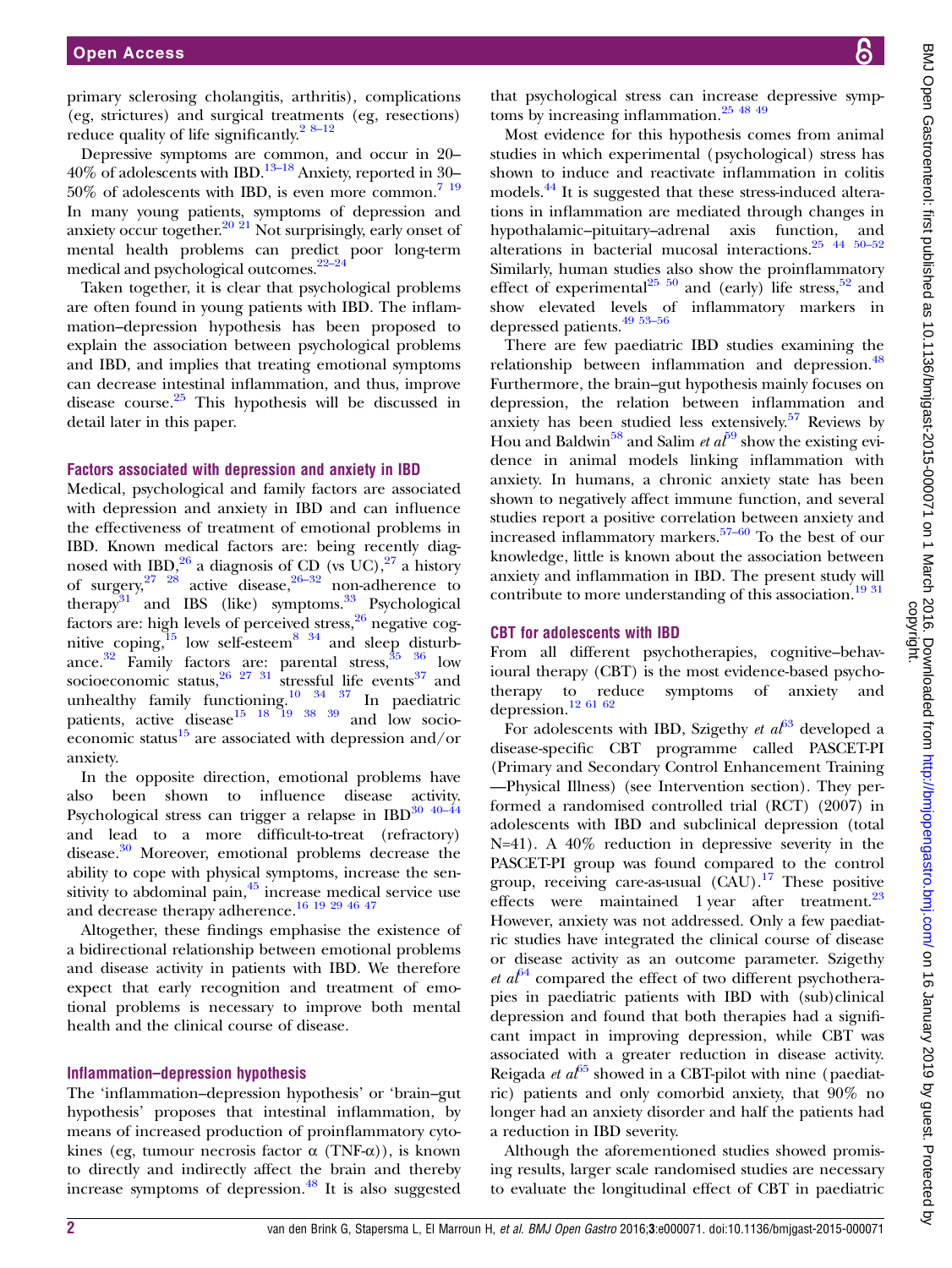IBD, and to identify potential moderators of CBT success. To the best of our knowledge, at present, there are no RCTs assessing simultaneously the effect of CBT on the two psychological outcomes (symptoms of depression or anxiety) and the clinical course of disease in adolescents with IBD.

## Aim and hypothesis

The aim of the present study is to test the effectiveness of the disease-specific CBT programme (PASCET-PI) in reducing symptoms of depression and anxiety in adolescents with IBD in order to improve quality of life and to improve the clinical course of disease. We hypothesise that the PASCET-PI will reduce symptoms of both depression and anxiety, improve quality of life, reduce intestinal inflammation and will promote sustained clinical remission.

## METHODS AND DESIGN Study design

This study is a prospective, multicentre, RCT, with baseline screening (T0) and three follow-up assessments (T1–T3). At baseline, adolescents (aged 10–20 years) with IBD are screened for symptoms of depression and anxiety by means of an online questionnaire. Patients with elevated (subclinical) symptoms of depression and/ or anxiety, but no clinical disorder, are randomised into two conditions. The control condition entails standard medical CAU; psychological care is not standard in the Dutch medical care system. Patients in the experimental condition receive standard medical care plus the diseasespecific CBT (PASCET-PI). Patients are recruited from two academic hospitals and five community hospitals in the South-West region of the Netherlands<sup>i</sup>. The design of this study is following the CONSORT guidelines for RCTs.

## Inclusion and exclusion criteria

Inclusion criteria are: (1) patients between 10 and 20 years of age with diagnosed IBD and (2) informed consent provided by patients and (if applicable) parents.

Exclusion criteria are: (1) mental retardation (parent report); (2) current psychopharmacological treatment for depression or anxiety; (3) current psychological treatment; (4) having received manualised CBT in the past year (at least 8 sessions); (5) insufficient mastery of the Dutch language; (6) diagnosed bipolar disorder, schizophrenia/psychotic disorder, autism spectrum disorders, obsessive-compulsive disorder, post-traumatic, acute stress-disorder or substance use disorder; (7) selective mutism (physician reported) and (8) already participating in an intervention study.

## Recruitment and procedure

See figure 1 for an overview of the procedure. The treating (paediatric) gastroenterologist, nurse practitioner or physician assistant informs eligible patients about this study and hands out the written patient information. Parents are asked for informed consent if patients are younger than 18 years; if patients aged 18 years or older still live in their parents' house, participation of parents is optional. After having given informed consent, patients (and parents) receive an e-mail with online questionnaires ([table 1\)](#page-3-0). If this screening shows selfreported subclinical symptoms of depression and/or anxiety, a patient is selected for further participation in the study. The Dutch versions of the Child Depression Inventory (CDI; ages  $10-17$  years),  $66$  Beck Depression Inventory (BDI-II; ages  $18-20$  years),  $67$  are used to assess



Figure 1 Flow chart study design (ADIS-C/P, Anxiety Disorders Interview Schedule—Child and Parent Version; ADRS, Adolescent Depression Rating Scale; BDI-II, Beck Depression Inventory—Second Edition; CDI, Child Depression Inventory; CDRS-R, Child Depression Rating Scale—Revised; PARS, Pediatric Anxiety Rating Scale; SCARED, Screen for Child Anxiety Related Emotional Disorders).

i Erasmus MC(-Sophia), Leiden University Medical Centre (LUMC), Haga ( Juliana Children's) Hospital, Reinier de Graaf Gasthuis, Maasstad Hospital, Amphia Hospital, and Albert Schweitzer Hospital.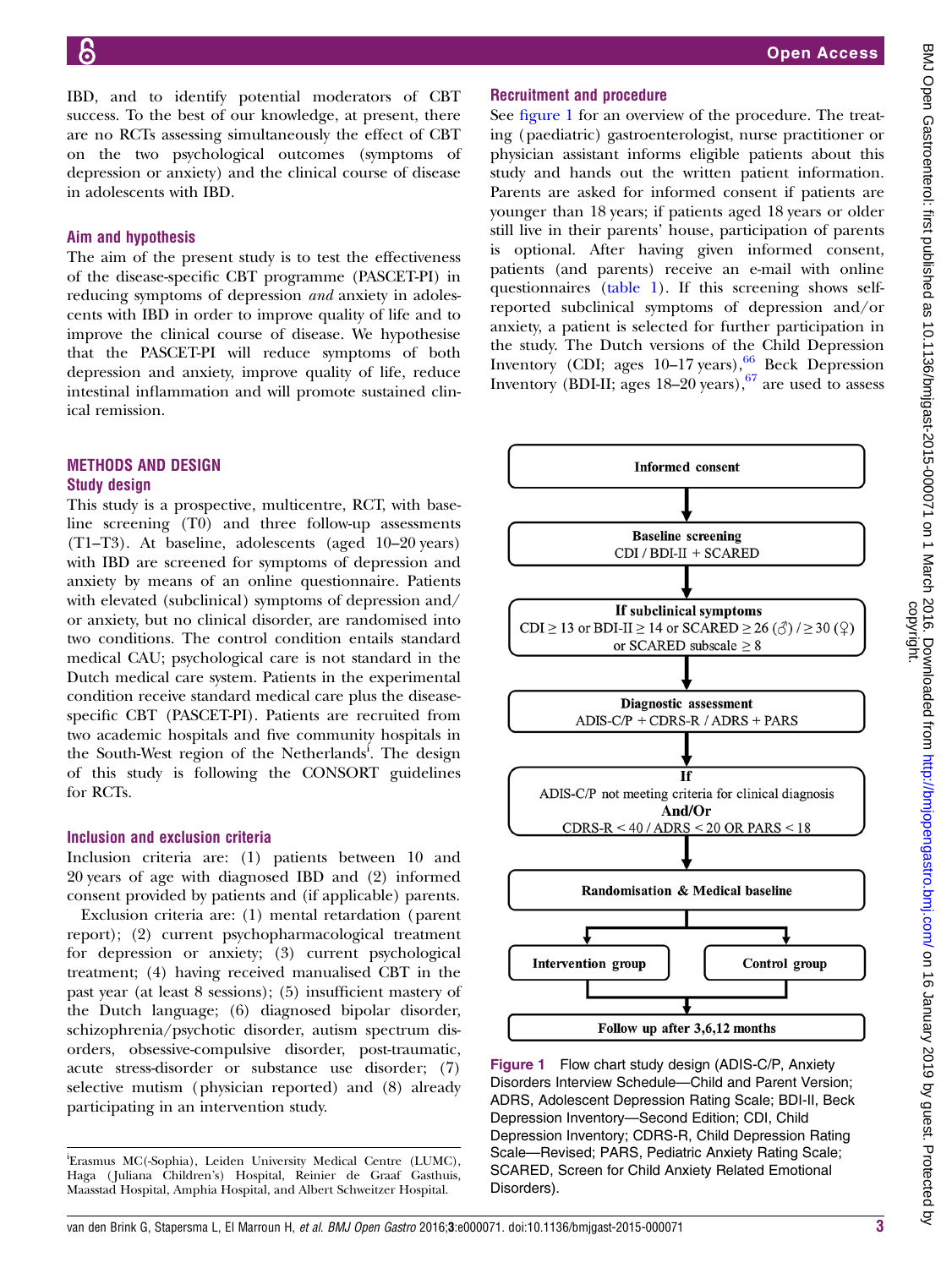<span id="page-3-0"></span>

| <b>Measurements</b>                                 | T <sub>0</sub><br>baseline | <b>T1</b><br>3 months | T <sub>2</sub><br>6 months | T <sub>3</sub><br>12 months |
|-----------------------------------------------------|----------------------------|-----------------------|----------------------------|-----------------------------|
| Main psychological outcomes                         |                            |                       |                            |                             |
| Change in symptoms of depression                    |                            |                       |                            |                             |
| CDI (10-17 year)                                    | Pt                         | Pt                    | Pt                         | Pt                          |
| <b>BDI-II</b> (18-20 year)                          | Pt                         | Pt                    | Pt                         | Pt                          |
| ADIS-C/P                                            | Pt, Pr                     | Pt, Pr                | Pt, Pr                     | Pt, Pr                      |
| CDRS-R (10-12 year)                                 | Ps                         | Ps                    | Ps                         | Ps                          |
| ADRS (13-20 year)                                   | Ps                         | Ps                    | Ps                         | Ps                          |
| Change in symptoms of anxiety                       |                            |                       |                            |                             |
| <b>SCARED</b>                                       | Pt                         | Pt                    | Pt                         | Pt                          |
| ADIS-C/P                                            | Pt, Pr                     | Pt, Pr                | Pt, Pr                     | Pt, Pr                      |
| <b>PARS</b>                                         | Ps                         | Ps                    | Ps                         | Ps                          |
| Main medical outcome                                |                            |                       |                            |                             |
| Sustained remission                                 |                            |                       |                            | M                           |
| Secondary psychological outcomes                    |                            |                       |                            |                             |
| (Change in) Quality of life                         |                            |                       |                            |                             |
| TACQOL $(10-15 \text{ year})^{76}$                  | Pt                         | Pt                    | Pt                         | Pt                          |
| TAAQOL (16-20 year) <sup>77</sup>                   | Pt                         | Pt                    | Pt                         | Pt                          |
| IMPACT-III <sup>78</sup>                            | Pt                         | Pt                    | Pt                         | Pt                          |
| (Change in) Psychosocial functioning                |                            |                       |                            |                             |
| SSRS <sup>79</sup>                                  | Pt                         | Pt                    | Pt                         | Pt                          |
| YSR (10-17 year) <sup>80</sup>                      | Pt                         | Pt                    | Pt                         | Pt                          |
| ASR (18-20 year) $^{81}$                            | Pt                         | Pt                    | Pt                         | Pt                          |
| Secondary medical outcomes                          |                            |                       |                            |                             |
| (Change in) Disease activity                        |                            |                       |                            |                             |
| PUCAI (ulcerative colitis)                          | M                          | M                     | M                          | M                           |
| PCDAI (Crohn's disease)                             | M                          | M                     | M                          | M                           |
| Physician Global Assessment <sup>46</sup>           | M                          | M                     | M                          | M                           |
| Inflammatory markers                                |                            |                       |                            |                             |
| <b>CRP</b>                                          | Pt                         | Pt                    | Pt                         | Pt                          |
| <b>ESR</b>                                          | Pt                         | Pt                    | Pt                         | Pt                          |
| Faecal calprotectin                                 | Pt                         | Pt                    | Pt                         | Pt                          |
| Use of IBD medication                               |                            |                       |                            |                             |
| Steroids, anti-TNF blockers, immunomodulators       | M                          | M                     | M                          | M                           |
| Necessity of surgical intervention                  | M                          | M                     | M                          | M                           |
| Psychological covariates                            |                            |                       |                            |                             |
| Demographic factors                                 |                            |                       |                            |                             |
| Rotterdam's quality of life interview <sup>82</sup> | Pr                         |                       |                            |                             |
| Illness perception                                  |                            |                       |                            |                             |
| B-IPQ <sup>83</sup>                                 | Pt                         | Pt                    | Pt                         | Pt                          |
| Cognitive coping styles                             |                            |                       |                            |                             |
| CERQ <sup>84</sup>                                  | Pt                         | Pt                    | Pt                         | Pt                          |
| Quality of sleep                                    |                            |                       |                            |                             |
| SSR <sup>85</sup>                                   | Pt, Pr                     | Pt, Pr                | Pt, Pr                     | Pt, Pr                      |
| Parental anxiety and depression                     |                            |                       |                            |                             |
| DASS-2186                                           | Pr                         |                       |                            |                             |
| Life events                                         |                            |                       |                            |                             |
| Stress scale thermometer <sup>87</sup>              | Pt, Pr                     | Pt, Pr                | Pt, Pr                     | Pt, Pr                      |
| Life events questionnaire from CERQ                 | Pt                         |                       |                            | Pt                          |
| <b>Family functioning</b>                           |                            |                       |                            |                             |
| FAD-GF88                                            | Pr                         | Pr                    | Pr                         | Pr                          |
| <b>Medical covariates</b>                           |                            |                       |                            |                             |
| Disease phenotypes                                  |                            |                       |                            |                             |
| Medical file analysis using Paris Classification    | M                          |                       |                            |                             |
| <b>Treatment strategy</b>                           |                            |                       |                            |                             |
| Report of treating physician/medical file analysis  | M                          | M                     | M                          | M                           |
| <b>IBS-like symptoms</b>                            |                            |                       |                            |                             |
| Questionnaire based on Rome III criteria IBS        | M                          | M                     | M                          | M                           |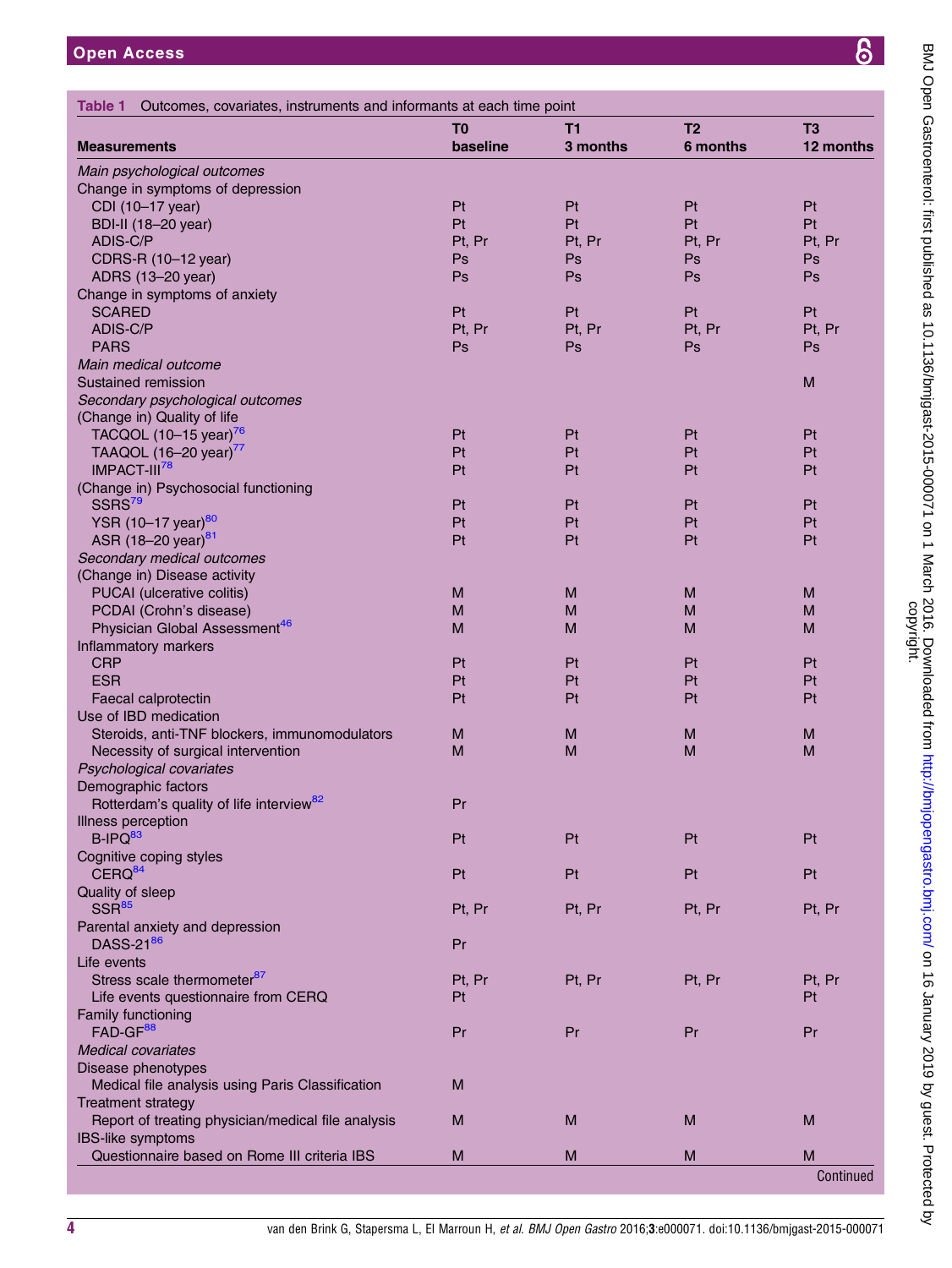| Continued<br>Table 1                                                                                                                                                                                                                                                                                                                                                                                                                                                                                                                                                                                                                                                                                                                                                                                                                                                                                                                                                                                                                                                                                                                                                                                                                                                                                        |          |          |          |                  |
|-------------------------------------------------------------------------------------------------------------------------------------------------------------------------------------------------------------------------------------------------------------------------------------------------------------------------------------------------------------------------------------------------------------------------------------------------------------------------------------------------------------------------------------------------------------------------------------------------------------------------------------------------------------------------------------------------------------------------------------------------------------------------------------------------------------------------------------------------------------------------------------------------------------------------------------------------------------------------------------------------------------------------------------------------------------------------------------------------------------------------------------------------------------------------------------------------------------------------------------------------------------------------------------------------------------|----------|----------|----------|------------------|
|                                                                                                                                                                                                                                                                                                                                                                                                                                                                                                                                                                                                                                                                                                                                                                                                                                                                                                                                                                                                                                                                                                                                                                                                                                                                                                             | T0       | Τ1       | T2       | T3               |
| <b>Measurements</b>                                                                                                                                                                                                                                                                                                                                                                                                                                                                                                                                                                                                                                                                                                                                                                                                                                                                                                                                                                                                                                                                                                                                                                                                                                                                                         | baseline | 3 months | 6 months | <b>12 months</b> |
| RNA expression profiles                                                                                                                                                                                                                                                                                                                                                                                                                                                                                                                                                                                                                                                                                                                                                                                                                                                                                                                                                                                                                                                                                                                                                                                                                                                                                     |          |          |          |                  |
| Blood sample                                                                                                                                                                                                                                                                                                                                                                                                                                                                                                                                                                                                                                                                                                                                                                                                                                                                                                                                                                                                                                                                                                                                                                                                                                                                                                | M        | м        |          |                  |
| Cytokine levels in plasma and peripheral blood mononuclear cells (PMBCs)                                                                                                                                                                                                                                                                                                                                                                                                                                                                                                                                                                                                                                                                                                                                                                                                                                                                                                                                                                                                                                                                                                                                                                                                                                    |          |          |          |                  |
| Blood sample                                                                                                                                                                                                                                                                                                                                                                                                                                                                                                                                                                                                                                                                                                                                                                                                                                                                                                                                                                                                                                                                                                                                                                                                                                                                                                | M        | M        |          |                  |
| M, medical file/(paediatric) gastroenterologist; Pr, parent report; Ps, psychologist; Pt, patient (self-report).<br>ADIS-C/P, Anxiety Disorders Interview Schedule-Child and Parent Version; ADRS, Adolescent Depression Rating Scale; ASR, Adult<br>Self-Report; BDI-II, Beck Depression Inventory—Second Edition; B-IPQ, Brief—Illness Perception Questionnaire; CDI, Child Depression<br>Inventory; CDRS-R, Child Depression Rating Scale—Revised; CERQ, Cognitive Emotion Regulation Questionnaire; CRP, C reactive protein;<br>DASS-21, Depression, Anxiety and Stress Scale-21-item version; ESR, erythrocyte sedimentation rate; FAD-GF, Family Assessment Device<br>-General Functioning scale; IBD, inflammatory bowel disease; IBS, Irritable Bowel Syndrome; PARS, Pediatric Anxiety Rating Scale; PCDAI,<br>Pediatric Crohn's Disease Activity Index; PMBC, peripheral blood mononuclear cells; PUCAI, Pediatric Ulcerative Colitis Activity Index;<br>SCARED, Screen for Child Anxiety Related Emotional Disorders; SSR, Sleep Self-Report; SSRS, Social Skills Rating System; TAAQOL,<br>TNO-AZL questionnaire for Adult health-related Quality Of Life; TACQOL, TNO-AZL questionnaire for Children's health-related Quality Of Life;<br>TNF, tumour necrosis factor; YSR, Youth Self-Report. |          |          |          |                  |

depressive symptoms, whereas the Screen for Child Anxiety Related Disorders (SCARED; ages  $10-20$ )<sup>[68](#page-9-0)</sup> is used to assess anxiety symptoms. Subclinical depressive symptoms are defined as a score equal to or above the cut-off on the CDI  $(13)^{66}$  or the BDI-II  $(14)$ .<sup>[67](#page-9-0)</sup> Subclinical anxiety symptoms are defined as: (1) a score equal to or above the cut-off on the total scale of the SCARED (26 for boys, 30 for girls) or (2) a score equal to or above the cut-off  $(8)$  on one of the subscales.<sup>[69](#page-9-0)</sup>

Next, in patients with these subclinical symptoms, the Anxiety Disorders Interview Schedule—Child and Parent Version (ADIS-C/P)<sup>[70 71](#page-9-0)</sup> is administered by a research psychologist by telephone. Thereafter, the severity of depressive and/or anxiety symptoms is rated by the research psychologist using the Child Depression Rating Scale—Revised (CDRS-R; ages  $10-12$  years), $^{72}$  $^{72}$  $^{72}$  the Adolescent Depression Rating Scale (ADRS; ages 13–20 years)<sup>[73](#page-9-0)</sup> and the Pediatric Anxiety Rating Scale (PARS; ages  $10-20$  years).<sup>[74](#page-9-0)</sup> Patients are excluded for randomisation if they meet criteria for a clinical depressive or anxiety disorder on the ADIS-C/P and score equal to or above the clinical cut-off on the CDRS  $(40)$ ,  $75$  ADRS  $(20)^{73}$  $(20)^{73}$  $(20)^{73}$  or PARS  $(18)$ .<sup>[74](#page-9-0)</sup> Instead, these patients are referred for attuned psychological treatment, since it would be unethical to randomise them. For patients with subclinical depression and/or anxiety, the medical researcher performs the randomisation and arranges the medical baseline assessment.

All patients included in our study are well phenotyped with regard to duration and severity of disease, age at diagnosis, growth and pubertal development, clinical course of disease, number and type of surgical interventions and hospitalisations. The Paris classification is collected at diagnosis and from the most recent endoscopy, to see if extension of disease has occurred.

# Randomisation and blinding

Patients are allocated to PASCET-PI or CAU group by means of computer-based, block randomisation, stratified per centre. Sealed envelopes sequentially numbered are provided by the Department of Biostatistics of the Erasmus Medical Center. Participants assigned to the treatment group start treatment within a maximum of 4 weeks.

To prevent bias in the assessment, the research psychologist completing the diagnostic interviews at T0–T3 is blinded for the outcome of randomisation. In addition, physicians assessing the patient's disease activity are blinded. The patients and therapists are asked not to discuss the psychotherapy with the treating physician. Unblinding takes place if patients are excluded from the study (either by withdrawal or an acute need for care).

# Intervention

The PASCET-PI focuses on behavioural activation, cognitive restructuring and problem-solving skills to change maladaptive behaviours, cognitions and coping strat-egies.<sup>[61](#page-9-0)</sup> Although originally designed to treat depression, most of the components of PASCET-PI are common for all CBT protocols, and have much overlap with components of CBT protocols specifically designed for anxiety (except for a fear hierarchy). Therefore, PASCET-PI can also be properly used for anxiety. Disease-specific components encompass the illness narrative (ie, perceptions and experience of having IBD), therapy for pain and immune functioning, disease-specific psychoeducation, social skills training and emphasis on IBD-related cognitions and behaviours. Parents are provided with psychoeducation about being a CBT-coach helping their child coping with IBD.[17](#page-8-0) [89](#page-9-0)

The PASCET-PI consists of 10 weekly sessions, delivered in 3 months ([table 2\)](#page-5-0). Six sessions are face to face (1 h), and four sessions are telephone sessions (30 min). Three parental sessions are held at the beginning, middle and end of treatment. For adult patients  $(\geq 18$  years) who still live with their parents, this is recommended but voluntarily. Adult patients who do not live with their parents, participate without their parents. Thereafter, three 30 min booster sessions (one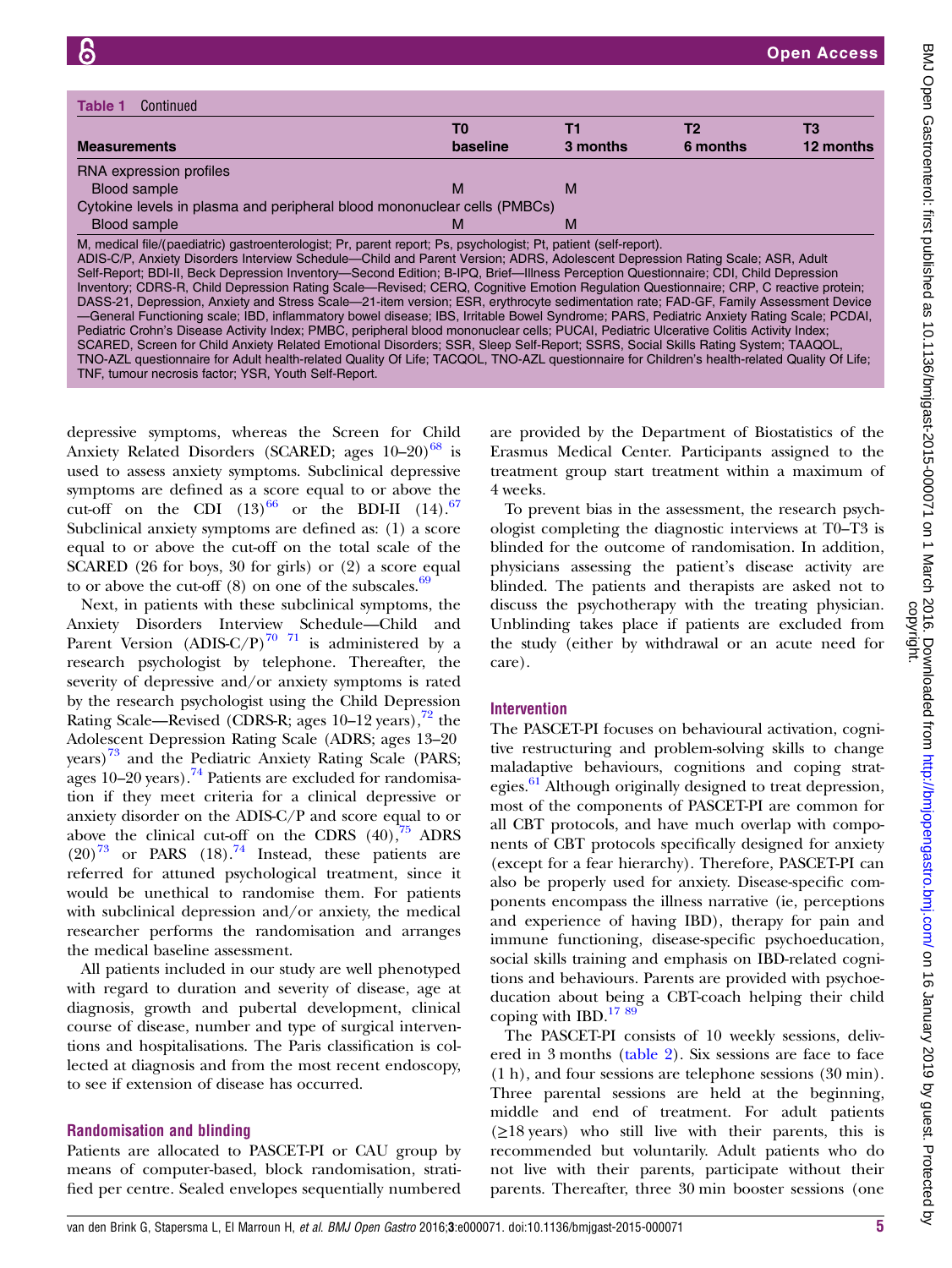<span id="page-5-0"></span>

| Table 2 Outline of the PASCET-Pl <sup>61</sup> |
|------------------------------------------------|
|                                                |

| Session           |                                                                                                                            |
|-------------------|----------------------------------------------------------------------------------------------------------------------------|
| number            | <b>Content of session</b>                                                                                                  |
| Session 1<br>Live | Introduction of ACT and THINK model and<br>PASCET-PI, build alliance,<br>psychoeducation about IBD and                     |
|                   | depression or anxiety, illness narrative                                                                                   |
| Session 2<br>Live | Mood monitoring, explaining link between<br>feelings, thoughts and behaviours,<br>discussing feeling good and feeling bad, |
|                   | problem-solving                                                                                                            |
| Session 3         | Link between behaviour and feelings:                                                                                       |
| By telephone      | <b>Activities to feel better</b>                                                                                           |
| Session 4         | Be Calm and confident: relaxation                                                                                          |
| Live              | exercises                                                                                                                  |
| Session 5         | Be calm and Confident: positive self vs                                                                                    |
| Live              | negative self, training social skills                                                                                      |
| Session 6         | Talents: developing talents and skills                                                                                     |
| By telephone      | makes you feel better                                                                                                      |
| Session 7         | Social problem solving, discussing the                                                                                     |
| I ive             | ACT skills and introduction of the THINK                                                                                   |
|                   | skills with discussing negative thoughts                                                                                   |
|                   | (Think positive)                                                                                                           |
| Session 8         | Help from a friend, Identify the 'Silver                                                                                   |
| By telephone      | Lining' and No replaying bad thoughts                                                                                      |
| Session 9         | Keep trying-don't give up, making                                                                                          |
| By telephone      | several plans to use the ACT and THINK<br>skills                                                                           |
| Session 10        | Quiz on ACT and THINK model,                                                                                               |
| Live              | discussing use of ACT and THINK skills in                                                                                  |
|                   | the future, updating illness narrative                                                                                     |
| Booster 1         | Several plans to use the ACT and THINK                                                                                     |
| By telephone      | skills, updating illness narrative,                                                                                        |
|                   | personalising ACT and THINK skills                                                                                         |
| Booster 2         | Several plans to use the ACT and THINK                                                                                     |
| By telephone      | skills, updating illness narrative,<br>personalising ACT and THINK skills                                                  |
| Booster 3         | Several plans to use the ACT and THINK                                                                                     |
| By telephone      | skills, updating illness narrative,                                                                                        |
|                   | personalising ACT and THINK skills                                                                                         |
| Family 1          | Parental view on IBD, family situation,                                                                                    |
| Live              | psychoeducation about IBD and                                                                                              |
|                   | depression or anxiety, introduction of ACT                                                                                 |
|                   | and THINK model and PASCET-PI                                                                                              |
| Family 2          | Parental view on progress, the ACT and                                                                                     |
| Live              | THINK skills that are most effective for                                                                                   |
|                   | patient, expressing emotions within family,                                                                                |
|                   | family communication, family stress game                                                                                   |
| Family 3          | Parental view on progress, family                                                                                          |
| Live              | communication, parental depression or                                                                                      |
|                   | anxiety                                                                                                                    |
|                   | IBD, inflammatory bowel disease; PASCET-PI, Primary and                                                                    |

Secondary Control Enhancement Training—Physical Illness.

per month) are provided by telephone. For the current study, the original PASCET-PI was translated into the Dutch language. During this study, patients will receive medical care according to the current guidelines. Psychological interventions, other than the PASCET-PI for the intervention group, are not allowed.

# Training and protocol adherence

Before providing the PASCET-PI, all licensed (healthcare) psychologists had followed a PASCET-PI training (developed and given by EMS). To prevent protocol drifting they receive monthly PASCET-PI supervision by a senior clinical psychologist. All treatment sessions are audiotaped, and a random 20% is rated by independent raters (senior clinical psychologist and master's Psychology students) using the PASCET-PI Protocol Adherence Checklist (PPAC).<sup>[63](#page-9-0)</sup>

# Outcome measures

In [table 1,](#page-3-0) an overview of all variables and instruments at each time point is provided, with informants specified. All the psychological questionnaires used are (inter) nationally validated instruments, for which psychometric properties have been established in the Netherlands. Owing to the lack of space, instruments for the main psychological and medical outcomes are described in detail below. Instruments for secondary outcomes and covariates are mentioned only. Covariates will be analysed as either confounder, mediator or moderator.

# Main psychological outcome measures: changes in symptoms of depression and anxiety

Changes in symptoms of depression are assessed by the CDI and the BDI-II (to cover the complete age range). The CDI (used for ages 10–17 years) is a 27-item selfreport scale (response categories 0–2: total score 0–54). It has excellent reliability (Cronbach's  $\alpha$  >0.85), and moderate to good validity.<sup>[66](#page-9-0)</sup> The BDI-II (used for ages 18–20 years) is a 21-item self-report scale (response categories 0–3: total score 0–63). The BDI-II has excellent reliability (Cronbach's  $\alpha$  >0.85) and good to excellent validity. $67$  In addition (changes in) the severity of the depressive symptoms will be rated with the CDRS-R or the ADRS. The CDRS-R (used for ages 10–12 years) is one of the most used rating scales for depression in chil-dren.<sup>[72](#page-9-0)</sup> The ADRS (used for ages  $13-20$  years) is devel-oped specifically for adolescent depression.<sup>[73](#page-9-0)</sup> Changes in symptoms of depression are analysed using Z-scores of CDI and BDI-II, and CDRS-R and ADRS.

Changes in symptoms of anxiety are assessed by the SCARED (used for ages 10–20 years), a 69-item screening instrument (response categories 0–2: total score 0– 138) containing five subscales: general anxiety disorder, separation anxiety disorder, specific phobia, panic disorder and social phobia. Cronbach's α in the normative sample is 0.92 for the total score and between 0.66 and 0.87 for the subscales. Satisfactory concurrent validity has been shown. $68$  In addition, changes in the severity of anxiety symptoms will be rated with the PARS, $^{74}$  $^{74}$  $^{74}$  for which a high internal consistency has been reported.<sup>[75](#page-9-0)</sup>

For both depression and anxiety, the semistructured interview ADIS-C/P (child and parent version) is administered. This diagnostic interview assesses diagnoses of depressive or anxiety disorders. Diagnostic and Statistical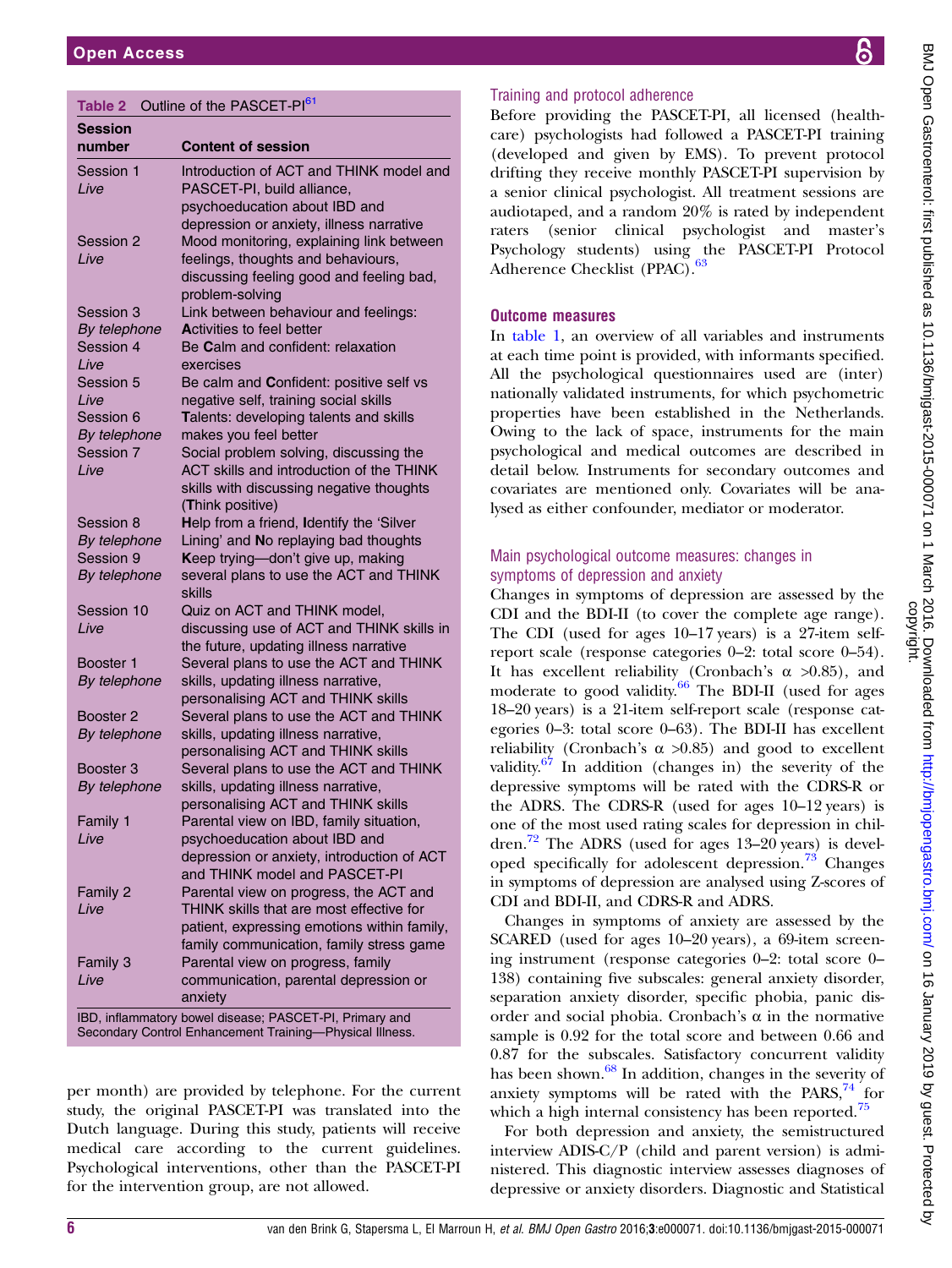Manual of Mental Disorders (DSM) IV symptoms are reviewed as either present ('Yes') or absent ('No'). $^{70}$  <sup>71</sup>

# Main medical outcome measure: sustained remission at 12 months

Sustained remission of IBD (absence of clinical relapse) is continued clinical remission with no relapses, without the need to escalate treatment, use of new induction treatment (except for the first 8 weeks after baseline), hospitalise or perform bowel surgery during the first 12 months. In case of active disease at the time of enrolment, sustained remission at 12 months means continued remission after 8 weeks of induction treatment starting at baseline. The PCDAI and the PUCAI are used to score disease activity, and to score remission or relapse. The PCDAI (for CD) is a validated, multi-item, physician-reported measure that comprises items on history (abdominal pain, stools, activity level), physical examination, height and weight, as well as laboratory parameters. Scores range from 0 to 100, with higher scores representing more active disease.<sup>90 91</sup> The PUCAI is a clinical index on disease activity for UC, scored by the physician, which has been validated in multiple international drug studies and comprises items on abdominal pain, rectal bleeding, stool frequency and consistency and activity level. Scores range from 0 to 85, with higher scores representing more active disease.  $92$ For patients with CD and UC, remission is defined as PCDAI <10 and PUCAI <10, respectively. For CD, relapse is defined as PCDAI >30 or an increase of >15 points and intensification of medical treatment. For UC, relapse is defined as PUCAI >34 or an increase of  $\geq 20$ points for UC and intensification of medical treatment.[90 92 93](#page-9-0)

## Secondary outcomes

Secondary psychological outcomes are IBD-related quality of life and social functioning.

Secondary medical outcomes are disease activity, inflammatory markers in blood (C reactive protein) and stool (calprotectin), use of IBD medication and necessity of surgery (see [table 1](#page-3-0)).

## Psychological and medical covariates

Several factors associated with depression and anxiety in IBD (eg, IBS-like symptoms, cognitive coping, parental stress) will be assessed because they can confound, mediate or moderate the effect of CBT on medical and psychological outcomes. Psychological covariates assessed are: illness perception, cognitive coping, quality of sleep, parental anxiety and/or depression, stressful life events, family functioning, and demographic factors.

Medical covariates encompass: disease phenotype, treatment strategy, disease activity, and IBS-like symptoms. Blood samples for immunological analysis will be drawn at baseline and after 3 months. For cytokine analysis, one EDTA tube (10 mL) will be drawn. PBMCs will be isolated and the plasma stored at −80°C. Serum

levels of proinflammatory cytokines (TNF-α, IL-1, IL-1β, IL-6, IL-8) will be assessed in plasma and supernatant of PBMCs in culture using, respectively, Cytokine Bead Analysis or ELISA. Furthermore, intracellular flow cytometry will be performed on in vitro-stimulated PBMCs. For the RNA expression analysis, 2.5 mL venous blood will be collected in PAXgene tubes (PreAnalytiX) and stored at −20°C until RNA extraction. Total cellular RNA will be extracted using the PAXgeneTM blood RNA kit (Qiagen) according to the manufacturer's protocol. Gene expression profiles of proinflammatory and anti-inflammatory genes in peripheral blood leucocytes will be assessed by Affymetrix U133 2.0 plus GeneChips.

## Data collection: follow-up assessments

Follow-up assessments take place at similar moments in the CBT and CAU group: 3 (T1), 6 (T2) and 12 (T3) months after randomisation. Each follow-up assessment consists of a regular medical visit and a psychological assessment (online questionnaires and diagnostic psychiatric interview) for the patient and, if applicable, parents. Patients with a clinical depressive or anxiety disorder (according to the same criteria as at baseline), or with an urgent need of psychological help, are excluded. To ensure participation throughout the study, patients receive a small reward after completing the last follow-up assessment.

## **Withdrawal**

Patients can withdraw from the study without any consequences at any time for any reason. Those who withdraw are asked to complete the follow-up assessments.

## Sample size

The target population is a group of approximately 350 patients with IBD aged 10–20 years. Basing on our previous studies concerning psychological problems in physically ill adolescents, the expected response rate will be above  $80\%$ , <sup>[94](#page-9-0)</sup> which corresponds with  $\pm 280$  patients. Basing on literature, around 40% of adolescents with IBD will suffer from increased symptoms of depression or anxiety. Of those patients 10% will experience clinical depression or anxiety. Of the remaining  $\pm 100$  patients, 50 patients will be randomised to the treatment condition (CBT and CAU) and 50 to CAU. Sample size is based on two-tailed tests with size of  $\alpha$ =0.05 using a repeated measures design with estimated correlation between time points of 0.6. For the effect of CBT on symptoms of depression, small-effect to medium-effect sizes are expected (Cohen's d  $>0.3$ ), <sup>95</sup> <sup>96</sup> for the effect on symptoms of anxiety medium-effect to large-effect sizes are expected (Cohen's d  $>0.6$ ).<sup>[97 98](#page-9-0)</sup> For the effect of CBT on sustainment of remission (no clinical relapse), a medium-effect size is expected  $(\omega=0.3)$ . Basing on clinical experience in our hospital, in the CAU group, 40% of patients will have sustained remission during 12 months. We hypothesise that 70% of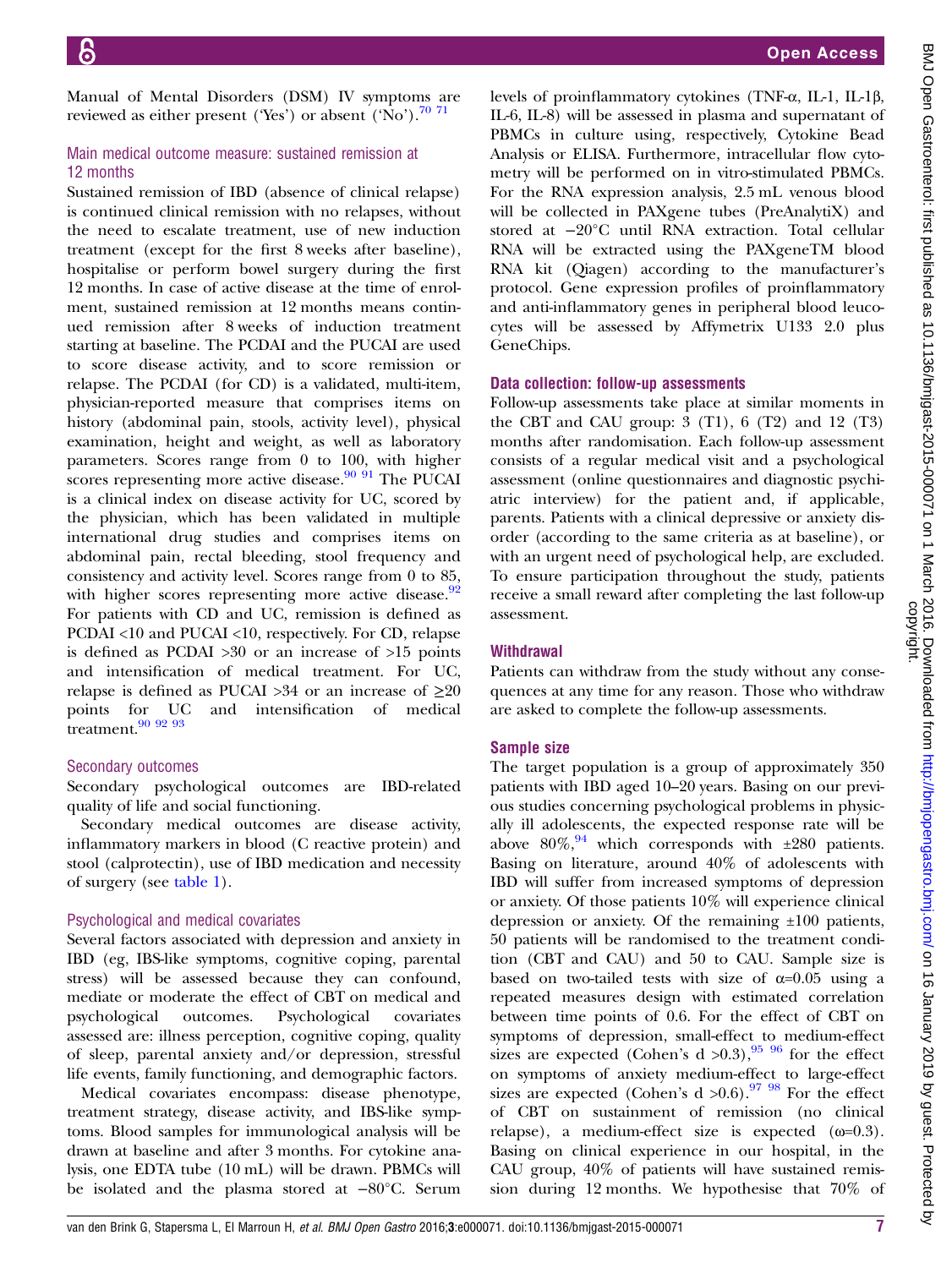<span id="page-7-0"></span>patients will have sustained remission in the treatment group, reflecting a medium-effect size. Using the target population of N=100 and the estimated effects on depression, anxiety and sustainment of remission, we will have sufficient power (>0.85).

## Statistical analyses

The main analyses will be conducted using an intention-to-treat approach. Where appropriate, secondary analysis will be conducted using a per-protocol basis. To test the effectiveness of the PASCET-PI, we will compare the CBT group with the CAU group on (1) change in symptoms of depression and anxiety and (2) sustained remission (absence of clinical relapse). For (1) multilevel linear models will be used, for (2) a generalised estimating equation (GEE) approach will be used. Covariates (eg, illness perception, cognitive coping, disease phenotypes, medical treatment strategy, inflammatory markers) will be included into the multilevel linear models and the GEE to identify which factors influence the effectiveness of the disease-specific CBT. Multiple imputation will be used to deal with missing values.

## **DISCUSSION**

PASCET-PI has proven to be effective in reducing depression in adolescents with IBD. However, the effect on anxiety, quality of life and disease course has hardly been studied systematically. We will perform a prospective RCT to examine the effectiveness of the PASCET-PI on both symptoms of depression and anxiety, on quality of life, and on clinical course of the inflammatory disease.

This study has several strengths. First, as this study examines the effect of disease-specific CBT on both psychological problems and disease course, it will provide insight to the complex interplay between inflammation and depression or anxiety in paediatric patients. We will study possible effects of reduction in depression or anxiety on cytokine expression and RNA expression profiles before and after CBT for subclinical depression or anxiety. Second, the disease-specific CBT will target both depression and anxiety, which is important, as these problems have a negative impact on medication adherence and long-term medical and psychological out-comes.<sup>16 19</sup> <sup>23</sup> <sup>24</sup> <sup>29</sup> <sup>45–[47](#page-8-0)</sup> Third, this study will provide important information about the prevalence of depression and anxiety among adolescents with IBD in an European country, such as the Netherlands, as compared to other studies that were performed mainly in the USA. Cultural differences may play a role in coping with disease-related anxiety and depression. Fourth, the PASCET-PI encompasses IBD-specific components, which matches patients' IBD-related concerns and problems very well. If proven effective, the PASCET-PI can be very helpful for treatment of current and also for prevention of future psychological problems. A fifth strength of the study is the random and longitudinal

nature of the design. Patients will be randomly assigned to the experimental or control condition. It is known that academic hospitals treat more severe IBD cases than community hospitals. Therefore, the randomisation will be stratified for academic versus community hospitals. Randomised patients will complete several follow-up assessments, which allows us to evaluate long-term effects of the PASCET-PI.

In conclusion, there is a compelling need to improve the emotional well-being of the adolescents with IBD who suffer from (subclinical) depression or anxiety symptoms. If the PASCET-PI proves to be effective in treating both subclinical depression and anxiety, in improving quality of life, and in preventing clinical relapse, screening for and treatment of psychological problems in adolescents with IBD should be incorporated in standard care.

#### Author affiliations

<sup>1</sup>Department of Pediatric Gastroenterology, Erasmus MC-Sophia Children's Hospital, Rotterdam, The Netherlands

2 Department of Child and Adolescent Psychiatry/Psychology, Erasmus MC-Sophia Children's Hospital, Rotterdam, The Netherlands

<sup>3</sup>Department of Midwifery Science, AVAG and the EMGO Institute for Health and Care Research, VU University Medical Center, Amsterdam, The **Netherlands** 

4 Department of Psychiatry, University of Pittsburgh, Pittsburgh, Pennsylvania, USA

Contributors JCE and EMWJU designed and supervised the trial. HEM and JH wrote the grant proposals and helped in designing the trial. GvdB and LS drafted this paper, which was edited and modified by JCE, EMWJU, EMS, HEM and JH. EMWJU translated the PASCET-PI treatment manual and is responsible for supervision of the psychologists. EMS also contributed to the design of the trial and trained the psychologists on-site. All authors read and approved the final manuscript.

Funding This research is externally funded by grant applications of the following non-commercial Dutch foundations: Stichting Theia (grant number 2013201), Fonds NutsOhra (grant number 1303-012), Stichting Crohn en Colitis Ulcerosa Fonds Nederland (grant number 14.307.04), Stichting Vrienden van het Sophia. The funders did not have any influence in the design and execution of the trial.

Competing interests None declared.

Ethics approval The study is approved by the Medical Ethics Committee of the Erasmus MC and confirmed by the institutional ethics review committees of the participating hospitals. All study data and human material will be handled confidentially and coded with a unique study number. Only the research team will have access to the data.

Provenance and peer review Not commissioned; externally peer reviewed.

Data sharing statement No additional data are available.

Open Access This is an Open Access article distributed in accordance with the Creative Commons Attribution Non Commercial (CC BY-NC 4.0) license, which permits others to distribute, remix, adapt, build upon this work noncommercially, and license their derivative works on different terms, provided the original work is properly cited and the use is non-commercial. See: [http://](http://creativecommons.org/licenses/by-nc/4.0/) [creativecommons.org/licenses/by-nc/4.0/](http://creativecommons.org/licenses/by-nc/4.0/)

#### **REFERENCES**

Baumgart DC, Bernstein CN, Abbas Z, et al. IBD around the world: comparing the epidemiology, diagnosis, and treatment: proceedings of the World Digestive Health Day 2010—Inflammatory Bowel Disease Task Force meeting. [Inflamm Bowel Dis](http://dx.doi.org/10.1002/ibd.21409) 2011;17:639–44.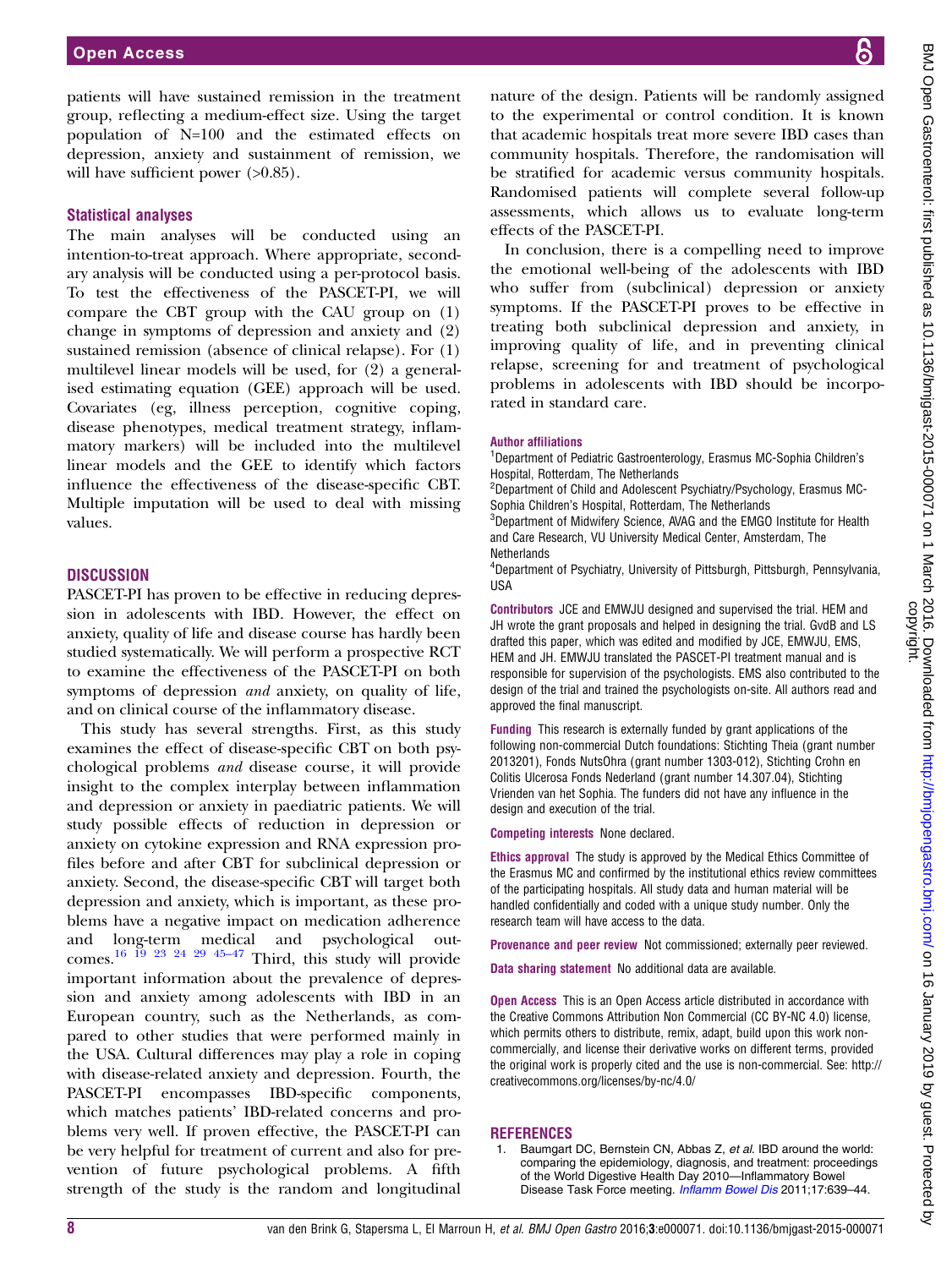BMJ Open Gastroenterol: first published as 10.1136/bmigast-2015-000071 on 1 March 2016. Downloaded from http://bmjopengastro.bmj.com/ on 16 January 2019 by guest. Protected by<br>copyright. BMJ Open Gastroenterol: first published as 10.1136/bmjgast-2016-000071 on 1 March 2016. Downloaded from Http://bmjopengastro.bmj.com/ on 16 January 2019 by guest. Protected by

- <span id="page-8-0"></span>2. Greenley RN, Hommel KA, Nebel J, et al. A meta-analytic review of the psychosocial adjustment of youth with inflammatory bowel disease. [J Pediatr Psychol](http://dx.doi.org/10.1093/jpepsy/jsp120) 2010;35:857-69.
- 3. Griffiths AM. Specificities of inflammatory bowel disease in childhood. [Best Pract Res Clin Gastroenterol](http://dx.doi.org/10.1016/j.bpg.2004.01.002) 2004;18:509–23.
- 4. Rabizadeh S, Dubinsky M. Update in pediatric inflammatory bowel disease. [Rheum Dis Clin North Am](http://dx.doi.org/10.1016/j.rdc.2013.03.010) 2013;39:789–99.
- 5. Engelmann G, Erhard D, Petersen M, et al. Health-related quality of life in adolescents with inflammatory bowel disease depends on disease activity and psychiatric comorbidity. [Child Psychiatry Hum](http://dx.doi.org/10.1007/s10578-014-0471-5) [Dev](http://dx.doi.org/10.1007/s10578-014-0471-5) 2015;46:300–7.
- 6. Lynch T, Spence D. A qualitative study of youth living with Crohn disease. [Gastroenterol Nurs](http://dx.doi.org/10.1097/01.SGA.0000324114.01651.65) 2008;31:224-30; quiz 31-2.
- 7. Kilroy S, Nolan E, Sarma KM. Quality of life and level of anxiety in youths with inflammatory bowel disease in Ireland. [J Pediatr](http://dx.doi.org/10.1097/MPG.0b013e318214c131) [Gastroenterol Nutr](http://dx.doi.org/10.1097/MPG.0b013e318214c131) 2011;53:275–9.
- 8. Ross SC, Strachan J, Russell RK, et al. Psychosocial functioning and health-related quality of life in paediatric inflammatory bowel disease. [J Pediatr Gastroenterol Nutr](http://dx.doi.org/10.1097/MPG.0b013e31822f2c32) 2011;53:480-8.
- 9. Karwowski CA, Keljo D, Szigethy E. Strategies to improve quality of life in adolescents with inflammatory bowel disease. [Inflamm Bowel](http://dx.doi.org/10.1002/ibd.20919) [Dis](http://dx.doi.org/10.1002/ibd.20919) 2009;15:1755–64.
- 10. Mackner LM, Greenley RN, Szigethy E, et al. Psychosocial issues in pediatric inflammatory bowel disease: report of the North American Society for Pediatric Gastroenterology, Hepatology, and Nutrition. [J Pediatr Gastroenterol Nutr](http://dx.doi.org/10.1097/MPG.0b013e3182841263) 2013;56:449-58.
- 11. Szigethy E, Craig AE, lobst EA, et al. Profile of depression in adolescents with inflammatory bowel disease: implications for treatment. *[Inflamm Bowel Dis](http://dx.doi.org/10.1002/ibd.20693)* 2009;15:69-74.
- 12. Szigethy E, McLafferty L, Goyal A. Inflammatory bowel disease. [Pediatr Clin North Am](http://dx.doi.org/10.1016/j.pcl.2011.06.007) 2011;58:903–20, x–xi.
- 13. Burke P, Meyer V, Kocoshis S, et al. Depression and anxiety in pediatric inflammatory bowel disease and cystic fibrosis. [J Am Acad](http://dx.doi.org/10.1097/00004583-198911000-00022) [Child Adolesc Psychiatry](http://dx.doi.org/10.1097/00004583-198911000-00022) 1989;28:948–51.
- 14. Burke PM, Neigut D, Kocoshis S, et al. Correlates of depression in new onset pediatric inflammatory bowel disease. [Child Psychiatry](http://dx.doi.org/10.1007/BF02353203) [Hum Dev](http://dx.doi.org/10.1007/BF02353203) 1994;24:275–83.
- 15. Clark JG, Srinath AI, Youk AO, et al. Predictors of depression in youth with Crohn disease. [J Pediatr Gastroenterol Nutr](http://dx.doi.org/10.1097/MPG.0000000000000277) 2014;58:569–73.
- 16. Reigada LC, Bruzzese JM, Benkov KJ, et al. Illness-specific anxiety: implications for functioning and utilization of medical services in adolescents with inflammatory bowel disease. [J Spec Pediatr Nurs](http://dx.doi.org/10.1111/j.1744-6155.2011.00292.x) 2011;16:207–15.
- 17. Szigethy E, Kenney E, Carpenter J, et al. Cognitive-behavioral therapy for adolescents with inflammatory bowel disease and subsyndromal depression. [J Am Acad Child Adolesc Psychiatry](http://dx.doi.org/10.1097/chi.0b013e3180f6341f) 2007;46:1290–8.
- 18. Szigethy E, Levy-Warren A, Whitton S, et al. Depressive symptoms and inflammatory bowel disease in children and adolescents: a cross-sectional study. [J Pediatr Gastroenterol Nutr](http://dx.doi.org/10.1097/00005176-200410000-00017) 2004;39:395–403.
- 19. Reigada LC, Hoogendoorn CJ, Walsh LC, et al. Anxiety symptoms and disease severity in children and adolescents with Crohn disease. [J Pediatr Gastroenterol Nutr](http://dx.doi.org/10.1097/MPG.0000000000000552) 2015;60:30-5.
- 20. Axelson DA, Birmaher B. Relation between anxiety and depressive disorders in childhood and adolescence. [Depress Anxiety](http://dx.doi.org/10.1002/da.1048) 2001;14:67–78.
- 21. Mikocka-Walus AA, Turnbull DA, Moulding NT, et al. Controversies surrounding the comorbidity of depression and anxiety in inflammatory bowel disease patients: a literature review. [Inflamm](http://dx.doi.org/10.1002/ibd.20062) [Bowel Dis](http://dx.doi.org/10.1002/ibd.20062) 2007;13:225–34.
- 22. Copeland WE, Shanahan L, Costello EJ, et al. Childhood and adolescent psychiatric disorders as predictors of young adult disorders. [Arch Gen Psychiatry](http://dx.doi.org/10.1001/archgenpsychiatry.2009.85) 2009;66:764–72.
- 23. Thompson RD, Craig A, Crawford EA, et al. Longitudinal results of cognitive behavioral treatment for youths with inflammatory bowel disease and depressive symptoms. [J Clin Psychol Med Settings](http://dx.doi.org/10.1007/s10880-012-9301-8) 2012;19:329–37.
- 24. Loftus EV Jr, Guerin A, Yu AP, et al. Increased risks of developing anxiety and depression in young patients with Crohn's disease. [Am](http://dx.doi.org/10.1038/ajg.2011.142) [J Gastroenterol](http://dx.doi.org/10.1038/ajg.2011.142) 2011;106:1670-7
- 25. Bonaz BL, Bernstein CN. Brain-gut interactions in inflammatory bowel disease. [Gastroenterology](http://dx.doi.org/10.1053/j.gastro.2012.10.003) 2013;144:36-49.
- 26. Goodhand JR, Wahed M, Mawdsley JE, et al. Mood disorders in inflammatory bowel disease: relation to diagnosis, disease activity, perceived stress, and other factors. [Inflamm Bowel Dis](http://dx.doi.org/10.1002/ibd.22916) 2012;18:2301–9.
- 27. Bennebroek Evertsz F, Thijssens NA, Stokkers PC, et al. Do inflammatory bowel disease patients with anxiety and depressive

symptoms receive the care they need? *[J Crohns Colitis](http://dx.doi.org/10.1016/j.crohns.2011.07.006)* 2012;6:68-76.

- 28. Panara AJ, Yarur AJ, Rieders B, et al. The incidence and risk factors for developing depression after being diagnosed with inflammatory bowel disease: a cohort study. [Aliment Pharm Ther](http://dx.doi.org/10.1111/apt.12669) 2014;39:802–10.
- 29. Graff LA, Walker JR, Bernstein CN. Depression and anxiety in inflammatory bowel disease: a review of comorbidity and management. *[Inflamm Bowel Dis](http://dx.doi.org/10.1002/ibd.20873)* 2009;15:1105-18
- 30. Mittermaier C, Dejaco C, Waldhoer T, et al. Impact of depressive mood on relapse in patients with inflammatory bowel disease: a prospective 18-month follow-up study. [Psychosom Med](http://dx.doi.org/10.1097/01.PSY.0000106907.24881.F2) 2004;66:79-84
- 31. Nahon S, Lahmek P, Durance C, et al. Risk factors of anxiety and depression in inflammatory bowel disease. [Inflamm Bowel Dis](http://dx.doi.org/10.1002/ibd.22888) 2012;18:2086–91.
- 32. Keethy D, Mrakotsky C, Szigethy E. Pediatric inflammatory bowel disease and depression: treatment implications. [Curr Opin Pediatr](http://dx.doi.org/10.1097/MOP.0000000000000129) 2014;26:561–7.
- 33. Simren M, Axelsson J, Gillberg R, et al. Quality of life in inflammatory bowel disease in remission: the impact of IBS-like symptoms and associated psychological factors. [Am J Gastroenterol](http://dx.doi.org/10.1111/j.1572-0241.2002.05475.x) 2002;97:389–96.
- 34. Engstrom I. Inflammatory bowel disease in children and adolescents: mental health and family functioning. [J Pediatr Gastroenterol Nutr](http://dx.doi.org/10.1097/00005176-199904001-00004) 1999;28:S28–33.
- 35. Gray WN, Graef DM, Schuman SS, et al. Parenting stress in pediatric IBD: relations with child psychopathology, family functioning, and disease severity. [J Dev Behav Pediatr](http://dx.doi.org/10.1097/DBP.0b013e318290568a) 2013;34:237–44.
- 36. Fuller-Thomson E, Sulman J. Depression and inflammatory bowel disease: findings from two nationally representative Canadian surveys. *[Inflamm Bowel Dis](http://dx.doi.org/10.1097/00054725-200608000-00005)* 2006;12:697-707.
- 37. Mackner LM, Crandall WV. Psychological factors affecting pediatric inflammatory bowel disease. [Curr Opin Pediatr](http://dx.doi.org/10.1097/MOP.0b013e3282ef4426) 2007;19:548–52.
- 38. Szigethy EM, Youk AO, Benhayon D, et al. Depression subtypes in pediatric inflammatory bowel disease. [J Pediatr Gastroenterol Nutr](http://dx.doi.org/10.1097/MPG.0000000000000262) 2014;58:574–81.
- 39. Reed-Knight B, Lobato D, Hagin S, et al. Depressive symptoms in youth with inflammatory bowel disease compared with a community sample. *[Inflamm Bowel Dis](http://dx.doi.org/10.1097/01.MIB.0000442678.62674.b7)* 2014;20:614-21.
- 40. Bernstein CN, Singh S, Graff LA, et al. A prospective population-based study of triggers of symptomatic flares in IBD. [Am](http://dx.doi.org/10.1038/ajg.2010.140) [J Gastroenterol](http://dx.doi.org/10.1038/ajg.2010.140) 2010;105:1994–2002.
- 41. Bitton A, Dobkin PL, Edwardes MD, et al. Predicting relapse in Crohn's disease: a biopsychosocial model. [Gut](http://dx.doi.org/10.1136/gut.2007.134817) 2008;57:1386-92.
- 42. Bitton A, Sewitch MJ, Peppercorn MA, et al. Psychosocial determinants of relapse in ulcerative colitis: a longitudinal study. [Am](http://dx.doi.org/10.1111/j.1572-0241.2003.07717.x) [J Gastroenterol](http://dx.doi.org/10.1111/j.1572-0241.2003.07717.x) 2003;98:2203–8.
- 43. Levenstein S, Prantera C, Varvo V, et al. Stress and exacerbation in ulcerative colitis: a prospective study of patients enrolled in remission. [Am J Gastroenterol](http://dx.doi.org/10.1111/j.1572-0241.2000.02012.x) 2000:95:1213-20.
- 44. Mawdsley JE, Rampton DS. Psychological stress in IBD: new insights into pathogenic and therapeutic implications. [Gut](http://dx.doi.org/10.1136/gut.2005.064261) 2005;54:1481–91.
- 45. Srinath AI, Goyal A, Zimmerman LA, et al. Predictors of abdominal pain in depressed pediatric inflammatory bowel disease patients. [Inflamm Bowel Dis](http://dx.doi.org/10.1097/MIB.0000000000000104) 2014;20:1329–40.
- 46. Ryan JL, Mellon MW, Junger KW, et al. The clinical utility of health-related quality of life screening in a pediatric inflammatory bowel disease clinic. [Inflamm Bowel Dis](http://dx.doi.org/10.1097/MIB.0b013e3182a82b15) 2013;19:2666–72.
- 47. Gray WN, Denson LA, Baldassano RN, et al. Treatment adherence in adolescents with inflammatory bowel disease: the collective impact of barriers to adherence and anxiety/depressive symptoms. [J Pediatr Psychol](http://dx.doi.org/10.1093/jpepsy/jsr092) 2012;37:282–91.
- 48. O'Donovan A. Inflammation and depression: unraveling the complex interplay in inflammatory bowel disease. [J Pediatr Gastroenterol Nutr](http://dx.doi.org/10.1097/MPG.0000000000000292) 2014;58:541–2.
- 49. Raison CL, Capuron L, Miller AH. Cytokines sing the blues: inflammation and the pathogenesis of depression. [Trends Immunol](http://dx.doi.org/10.1016/j.it.2005.11.006) 2006;27:24–31.
- 50. Mawdsley JE, Rampton DS. The role of psychological stress in inflammatory bowel disease. [Neuroimmunomodulation](http://dx.doi.org/10.1159/000104861) 2006;13:327–36.
- 51. Reber SO. Stress and animal models of inflammatory bowel disease —an update on the role of the hypothalamo-pituitary-adrenal axis. [Psychoneuroendocrinology](http://dx.doi.org/10.1016/j.psyneuen.2011.05.014) 2012;37:1–19.
- 52. Slavich GM, Irwin MR. From stress to inflammation and major depressive disorder: a social signal transduction theory of depression. [Psychol Bull](http://dx.doi.org/10.1037/a0035302) 2014;140:774-815.